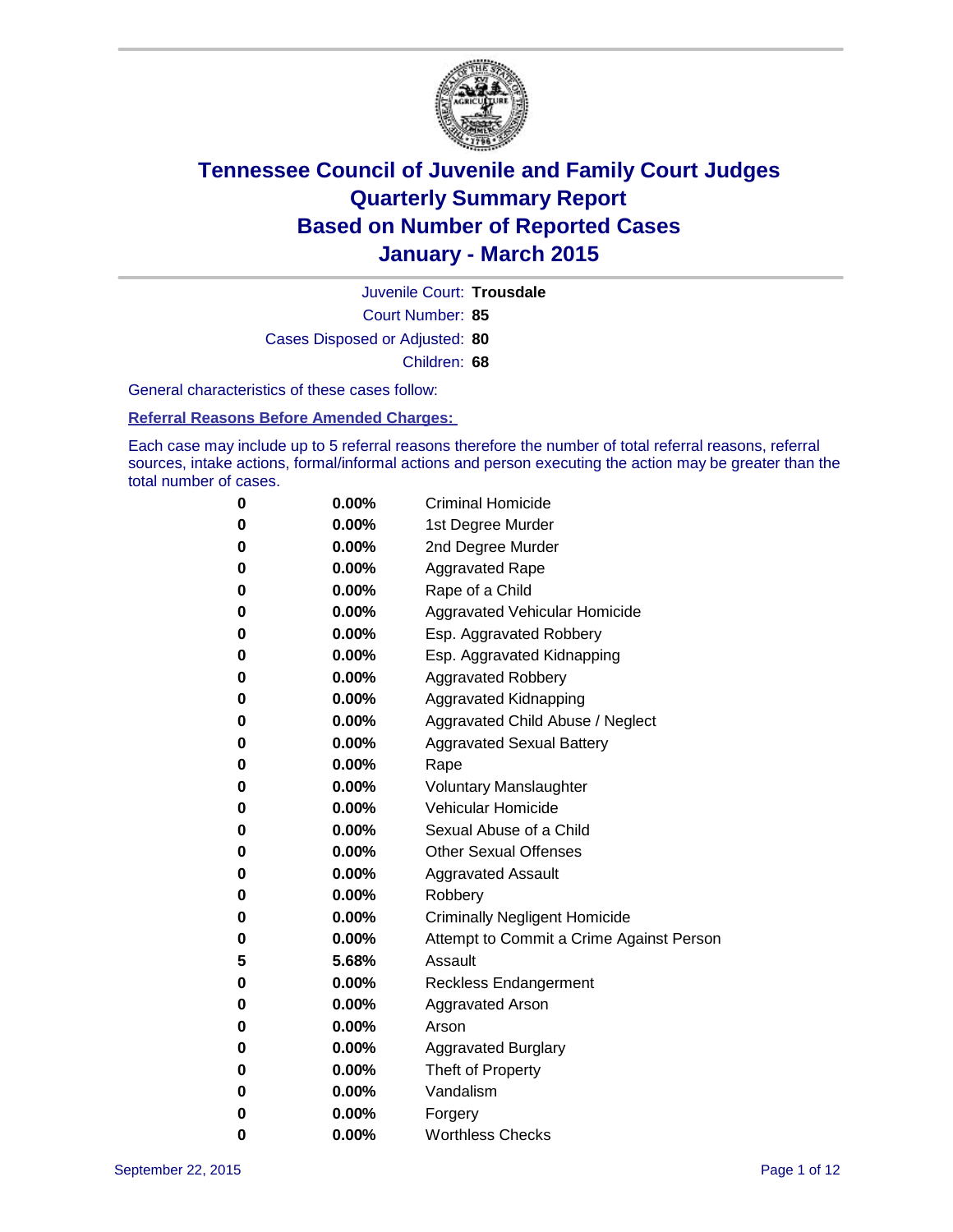

Court Number: **85** Juvenile Court: **Trousdale** Cases Disposed or Adjusted: **80** Children: **68**

#### **Referral Reasons Before Amended Charges:**

Each case may include up to 5 referral reasons therefore the number of total referral reasons, referral sources, intake actions, formal/informal actions and person executing the action may be greater than the total number of cases.

| 0  | 0.00%  | Illegal Possession / Fraudulent Use of Credit / Debit Cards |
|----|--------|-------------------------------------------------------------|
| 0  | 0.00%  | <b>Burglary</b>                                             |
| 0  | 0.00%  | Unauthorized Use of a Vehicle                               |
| 0  | 0.00%  | <b>Cruelty to Animals</b>                                   |
| 0  | 0.00%  | Sale of Controlled Substances                               |
| 2  | 2.27%  | <b>Other Drug Offenses</b>                                  |
| 0  | 0.00%  | Possession of Controlled Substances                         |
| 0  | 0.00%  | <b>Criminal Attempt</b>                                     |
| 0  | 0.00%  | Carrying Weapons on School Property                         |
| 0  | 0.00%  | Unlawful Carrying / Possession of a Weapon                  |
| 0  | 0.00%  | <b>Evading Arrest</b>                                       |
| 0  | 0.00%  | Escape                                                      |
| 0  | 0.00%  | Driving Under Influence (DUI)                               |
| 1  | 1.14%  | Possession / Consumption of Alcohol                         |
| 0  | 0.00%  | Resisting Stop, Frisk, Halt, Arrest or Search               |
| 0  | 0.00%  | <b>Aggravated Criminal Trespass</b>                         |
| 0  | 0.00%  | Harassment                                                  |
| 0  | 0.00%  | Failure to Appear                                           |
| 0  | 0.00%  | Filing a False Police Report                                |
| 0  | 0.00%  | Criminal Impersonation                                      |
| 0  | 0.00%  | <b>Disorderly Conduct</b>                                   |
| 1  | 1.14%  | <b>Criminal Trespass</b>                                    |
| 0  | 0.00%  | <b>Public Intoxication</b>                                  |
| 0  | 0.00%  | Gambling                                                    |
| 13 | 14.77% | <b>Traffic</b>                                              |
| 0  | 0.00%  | <b>Local Ordinances</b>                                     |
| 0  | 0.00%  | Violation of Wildlife Regulations                           |
| 0  | 0.00%  | Contempt of Court                                           |
| 1  | 1.14%  | Violation of Probation                                      |
| 0  | 0.00%  | Violation of Aftercare                                      |
| 0  | 0.00%  | <b>Unruly Behavior</b>                                      |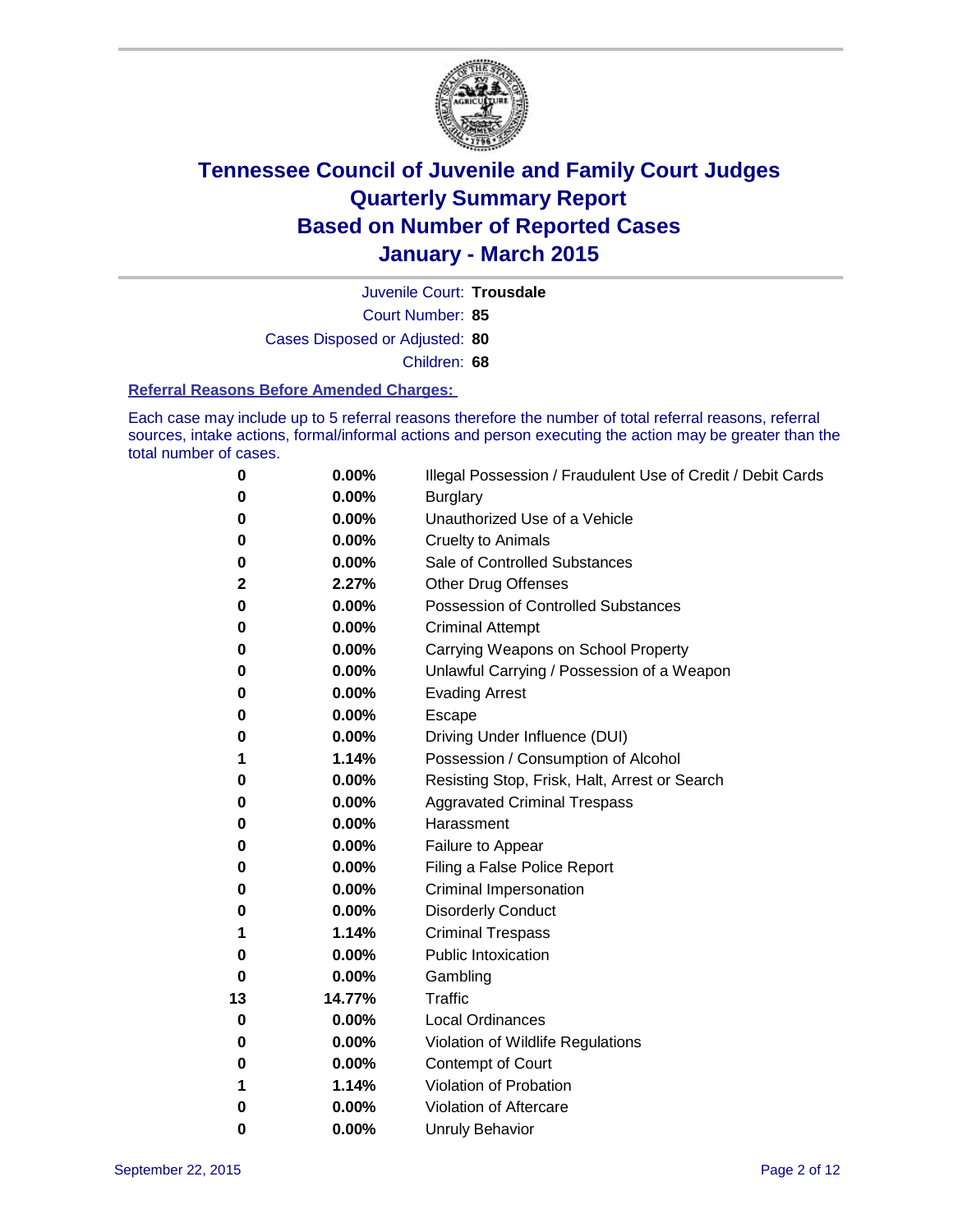

Court Number: **85** Juvenile Court: **Trousdale** Cases Disposed or Adjusted: **80** Children: **68**

#### **Referral Reasons Before Amended Charges:**

Each case may include up to 5 referral reasons therefore the number of total referral reasons, referral sources, intake actions, formal/informal actions and person executing the action may be greater than the total number of cases.

| $\mathbf{2}$ | 2.27%    | Truancy                                |
|--------------|----------|----------------------------------------|
| 0            | 0.00%    | In-State Runaway                       |
| 0            | 0.00%    | Out-of-State Runaway                   |
| 0            | 0.00%    | Possession of Tobacco Products         |
| 0            | 0.00%    | Violation of a Valid Court Order       |
| 0            | 0.00%    | <b>Violation of Curfew</b>             |
| 0            | 0.00%    | Sexually Abused Child                  |
| 0            | 0.00%    | <b>Physically Abused Child</b>         |
| 6            | 6.82%    | Dependency / Neglect                   |
| 0            | 0.00%    | <b>Termination of Parental Rights</b>  |
| 0            | 0.00%    | <b>Violation of Pretrial Diversion</b> |
| 0            | 0.00%    | Violation of Informal Adjustment       |
| 44           | 50.00%   | <b>Judicial Review</b>                 |
| 0            | $0.00\%$ | <b>Administrative Review</b>           |
| 0            | 0.00%    | <b>Foster Care Review</b>              |
| 3            | 3.41%    | Custody                                |
| 0            | $0.00\%$ | Visitation                             |
| $\mathbf{2}$ | 2.27%    | Paternity / Legitimation               |
| 5            | 5.68%    | <b>Child Support</b>                   |
| 0            | 0.00%    | <b>Request for Medical Treatment</b>   |
| $\bf{0}$     | 0.00%    | <b>Consent to Marry</b>                |
| 3            | 3.41%    | Other                                  |
| 88           | 100.00%  | <b>Total Referrals</b>                 |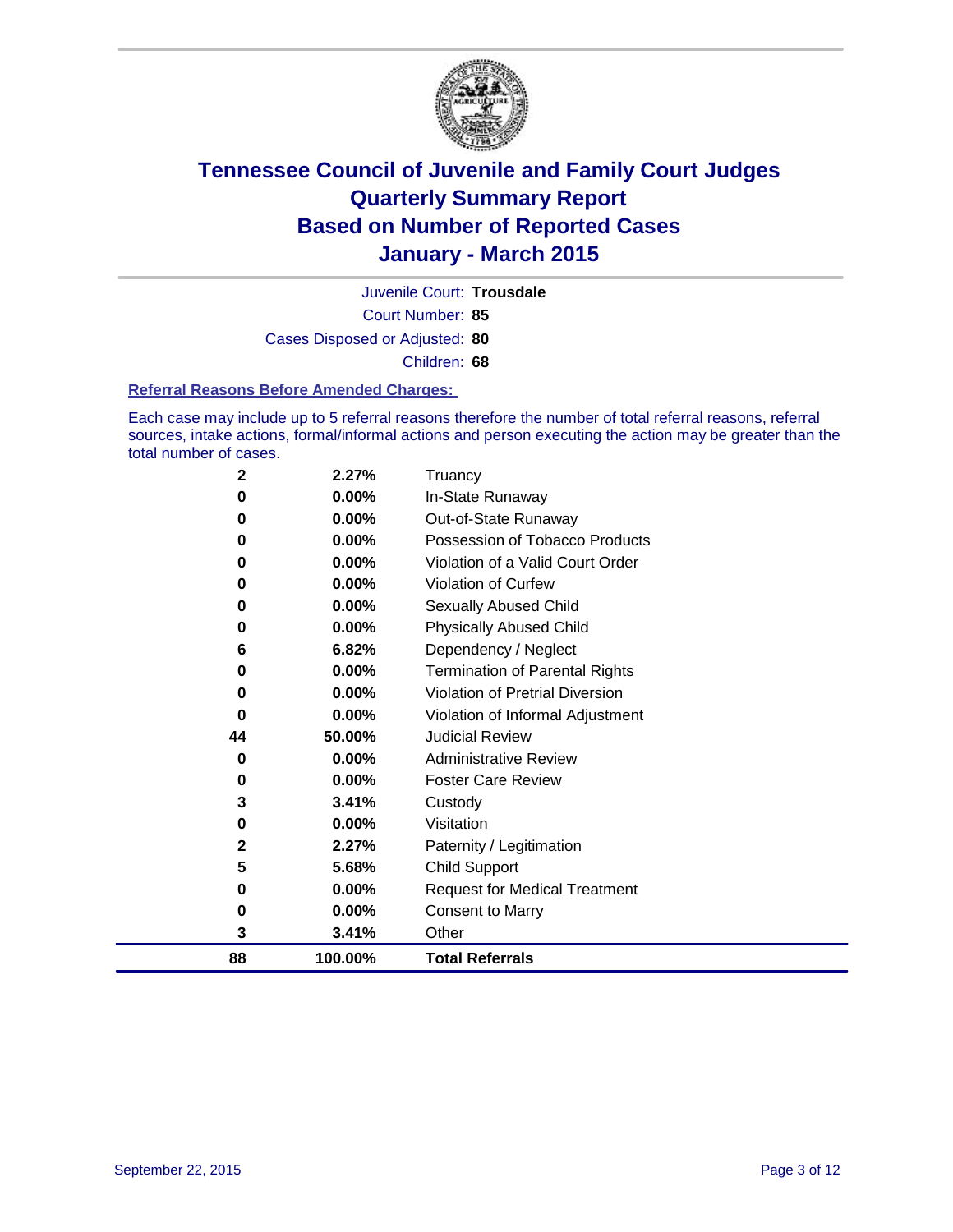

| Juvenile Court: Trousdale      |
|--------------------------------|
| Court Number: 85               |
| Cases Disposed or Adjusted: 80 |
| Children: 68                   |
| <b>Referral Sources: 1</b>     |

| 88           | 100.00%  | <b>Total Referral Sources</b>     |
|--------------|----------|-----------------------------------|
| 1            | 1.14%    | Other                             |
| 0            | $0.00\%$ | Unknown                           |
| 0            | $0.00\%$ | Hospital                          |
| 0            | $0.00\%$ | Child & Parent                    |
| 0            | 0.00%    | Victim                            |
| 0            | $0.00\%$ | <b>Other Court</b>                |
| 0            | $0.00\%$ | Social Agency                     |
| 43           | 48.86%   | <b>Court Staff</b>                |
| 7            | 7.95%    | <b>District Attorney's Office</b> |
| 0            | $0.00\%$ | <b>Other State Department</b>     |
| 3            | 3.41%    | <b>DCS</b>                        |
| 0            | 0.00%    | <b>CSA</b>                        |
| $\mathbf{2}$ | 2.27%    | School                            |
| 0            | $0.00\%$ | Self                              |
| 3            | 3.41%    | <b>Relatives</b>                  |
| 7            | 7.95%    | Parents                           |
| 22           | 25.00%   | Law Enforcement                   |

### **Age of Child at Referral: 2**

| 68           | 100.00%  | <b>Total Child Count</b> |  |
|--------------|----------|--------------------------|--|
| 0            | $0.00\%$ | <b>Unknown</b>           |  |
| 0            | $0.00\%$ | Ages 19 and Over         |  |
| 13           | 19.12%   | Ages 17 through 18       |  |
| 26           | 38.24%   | Ages 15 through 16       |  |
| 8            | 11.76%   | Ages 13 through 14       |  |
| $\mathbf{2}$ | 2.94%    | Ages 11 through 12       |  |
| 19           | 27.94%   | Ages 10 and Under        |  |
|              |          |                          |  |

<sup>1</sup> If different than number of Referral Reasons (88), verify accuracy of your court's data.

One child could be counted in multiple categories, verify accuracy of your court's data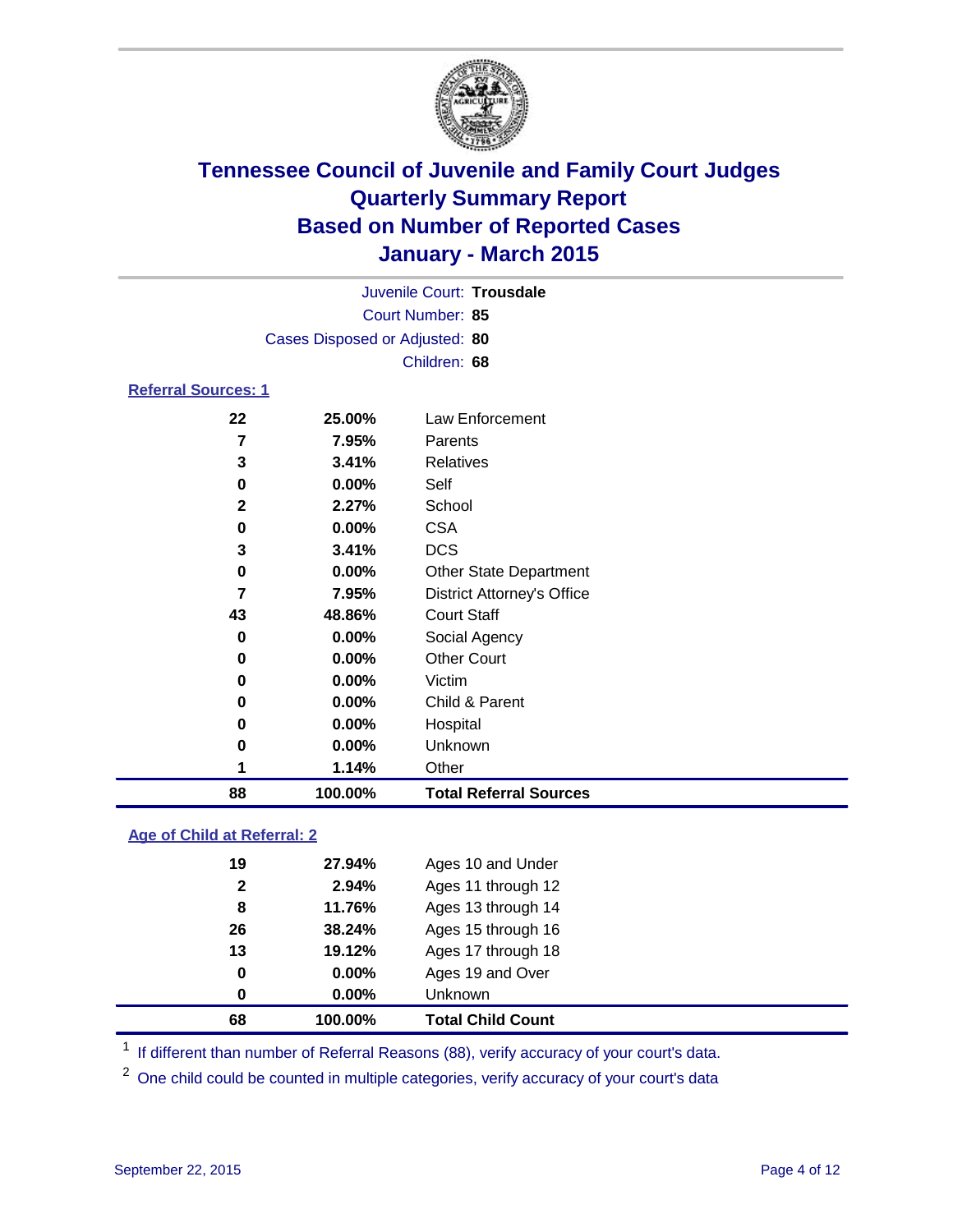

| Juvenile Court: Trousdale               |                                |                          |  |  |
|-----------------------------------------|--------------------------------|--------------------------|--|--|
|                                         | Court Number: 85               |                          |  |  |
|                                         | Cases Disposed or Adjusted: 80 |                          |  |  |
|                                         |                                | Children: 68             |  |  |
| Sex of Child: 1                         |                                |                          |  |  |
| 37                                      | 54.41%                         | Male                     |  |  |
| 31                                      | 45.59%                         | Female                   |  |  |
| 0                                       | 0.00%                          | Unknown                  |  |  |
| 68                                      | 100.00%                        | <b>Total Child Count</b> |  |  |
| Race of Child: 1                        |                                |                          |  |  |
| 58                                      | 85.29%                         | White                    |  |  |
| 5                                       | 7.35%                          | African American         |  |  |
| $\bf{0}$                                | 0.00%                          | Native American          |  |  |
| $\bf{0}$                                | 0.00%                          | Asian                    |  |  |
| 4                                       | 5.88%                          | Mixed                    |  |  |
| 1                                       | 1.47%                          | Unknown                  |  |  |
| 68                                      | 100.00%                        | <b>Total Child Count</b> |  |  |
| <b>Hispanic Origin: 1</b>               |                                |                          |  |  |
| $\overline{\mathbf{2}}$                 | 2.94%                          | Yes                      |  |  |
| 66                                      | 97.06%                         | <b>No</b>                |  |  |
| $\bf{0}$                                | 0.00%                          | Unknown                  |  |  |
| 68                                      | 100.00%                        | <b>Total Child Count</b> |  |  |
| <b>School Enrollment of Children: 1</b> |                                |                          |  |  |
| 53                                      | 77.94%                         | Yes                      |  |  |
| 8                                       | 11.76%                         | <b>No</b>                |  |  |
| 7                                       | 10.29%                         | Unknown                  |  |  |
| 68                                      | 100.00%                        | <b>Total Child Count</b> |  |  |

One child could be counted in multiple categories, verify accuracy of your court's data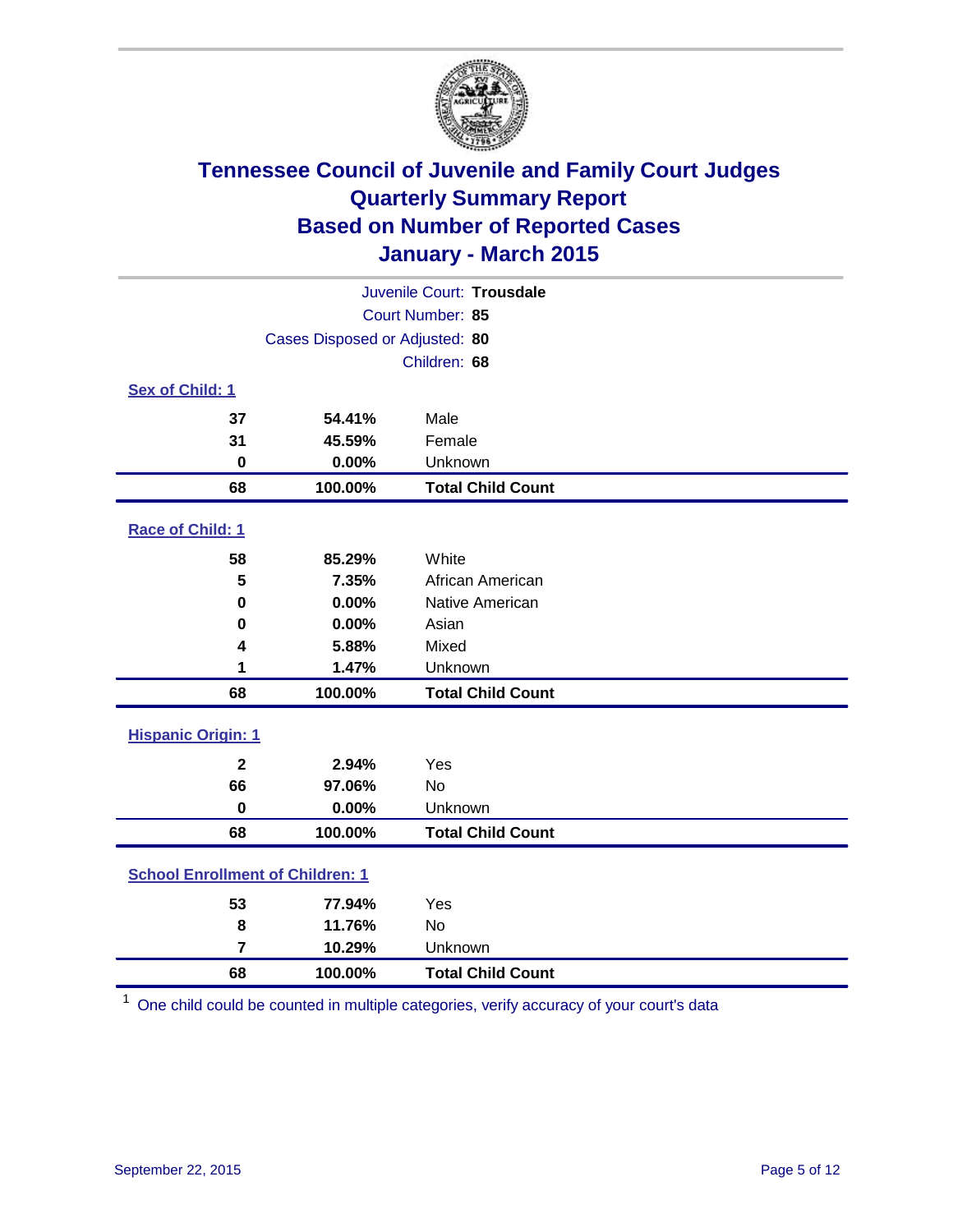

Court Number: **85** Juvenile Court: **Trousdale** Cases Disposed or Adjusted: **80** Children: **68**

### **Living Arrangement of Child at Time of Referral: 1**

| 68 | 100.00%  | <b>Total Child Count</b>     |
|----|----------|------------------------------|
| 0  | $0.00\%$ | Other                        |
| 2  | 2.94%    | Unknown                      |
| 0  | $0.00\%$ | Independent                  |
| 0  | $0.00\%$ | In an Institution            |
| 0  | $0.00\%$ | In a Residential Center      |
| 0  | $0.00\%$ | In a Group Home              |
| 0  | $0.00\%$ | With Foster Family           |
| 0  | $0.00\%$ | With Adoptive Parents        |
| 5  | 7.35%    | <b>With Relatives</b>        |
| 6  | 8.82%    | With Father                  |
| 33 | 48.53%   | With Mother                  |
| 1  | 1.47%    | With Mother and Stepfather   |
| 1  | 1.47%    | With Father and Stepmother   |
| 20 | 29.41%   | With Both Biological Parents |
|    |          |                              |

### **Type of Detention: 2**

| 0  | $0.00\%$ | Non-Secure Placement         |  |
|----|----------|------------------------------|--|
| 0  | $0.00\%$ | Juvenile Detention Facility  |  |
| 0  | $0.00\%$ | Jail - Complete Separation   |  |
| 0  | 0.00%    | Jail - Partial Separation    |  |
| 0  | $0.00\%$ | Jail - No Separation         |  |
| 0  | $0.00\%$ | <b>Psychiatric Hospital</b>  |  |
| 0  | $0.00\%$ | Unknown                      |  |
| 80 | 100.00%  | Does Not Apply               |  |
| 0  | $0.00\%$ | Other                        |  |
| 80 | 100.00%  | <b>Total Detention Count</b> |  |

<sup>1</sup> One child could be counted in multiple categories, verify accuracy of your court's data

If different than number of Cases (80) verify accuracy of your court's data.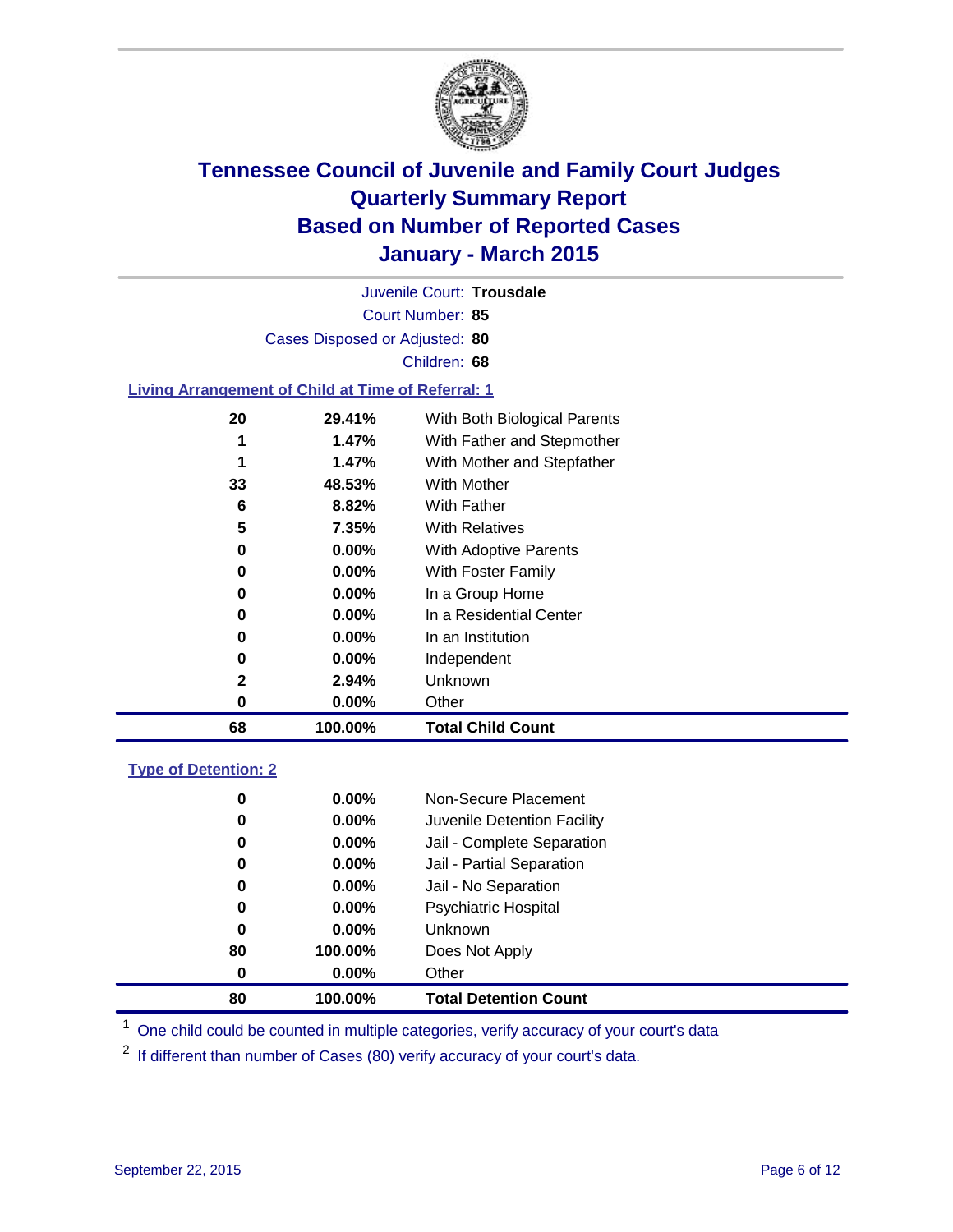

| Juvenile Court: Trousdale                          |                                |                                      |  |  |  |
|----------------------------------------------------|--------------------------------|--------------------------------------|--|--|--|
|                                                    | <b>Court Number: 85</b>        |                                      |  |  |  |
|                                                    | Cases Disposed or Adjusted: 80 |                                      |  |  |  |
|                                                    |                                | Children: 68                         |  |  |  |
| <b>Placement After Secure Detention Hearing: 1</b> |                                |                                      |  |  |  |
| $\mathbf 0$                                        | 0.00%                          | Returned to Prior Living Arrangement |  |  |  |
| 0                                                  | $0.00\%$                       | Juvenile Detention Facility          |  |  |  |
| 0                                                  | $0.00\%$                       | Jail                                 |  |  |  |
| $\bf{0}$                                           | $0.00\%$                       | Shelter / Group Home                 |  |  |  |
| $\bf{0}$                                           | 0.00%                          | <b>Foster Family Home</b>            |  |  |  |
| 0                                                  | 0.00%                          | <b>Psychiatric Hospital</b>          |  |  |  |
| 0                                                  | $0.00\%$                       | <b>Unknown</b>                       |  |  |  |
| 80                                                 | 100.00%                        | Does Not Apply                       |  |  |  |
| 0                                                  | 0.00%                          | Other                                |  |  |  |
| 80                                                 | 100.00%                        | <b>Total Placement Count</b>         |  |  |  |
| <b>Intake Actions: 2</b>                           |                                |                                      |  |  |  |
| 27                                                 | 30.68%                         | <b>Petition Filed</b>                |  |  |  |
| $\mathbf{2}$                                       | 2.27%                          | <b>Motion Filed</b>                  |  |  |  |
| 15                                                 | 17.05%                         | <b>Citation Processed</b>            |  |  |  |
| $\bf{0}$                                           | 0.00%                          | Notification of Paternity Processed  |  |  |  |
| 42                                                 | 47.73%                         | Scheduling of Judicial Review        |  |  |  |
| 0                                                  | $0.00\%$                       | Scheduling of Administrative Review  |  |  |  |
| 0                                                  | 0.00%                          | Scheduling of Foster Care Review     |  |  |  |
| 0                                                  | 0.00%                          | Unknown                              |  |  |  |

<sup>1</sup> If different than number of Cases (80) verify accuracy of your court's data.

**0.00%** Other

**2.27%** Does Not Apply

**100.00% Total Intake Count**

<sup>2</sup> If different than number of Referral Reasons (88), verify accuracy of your court's data.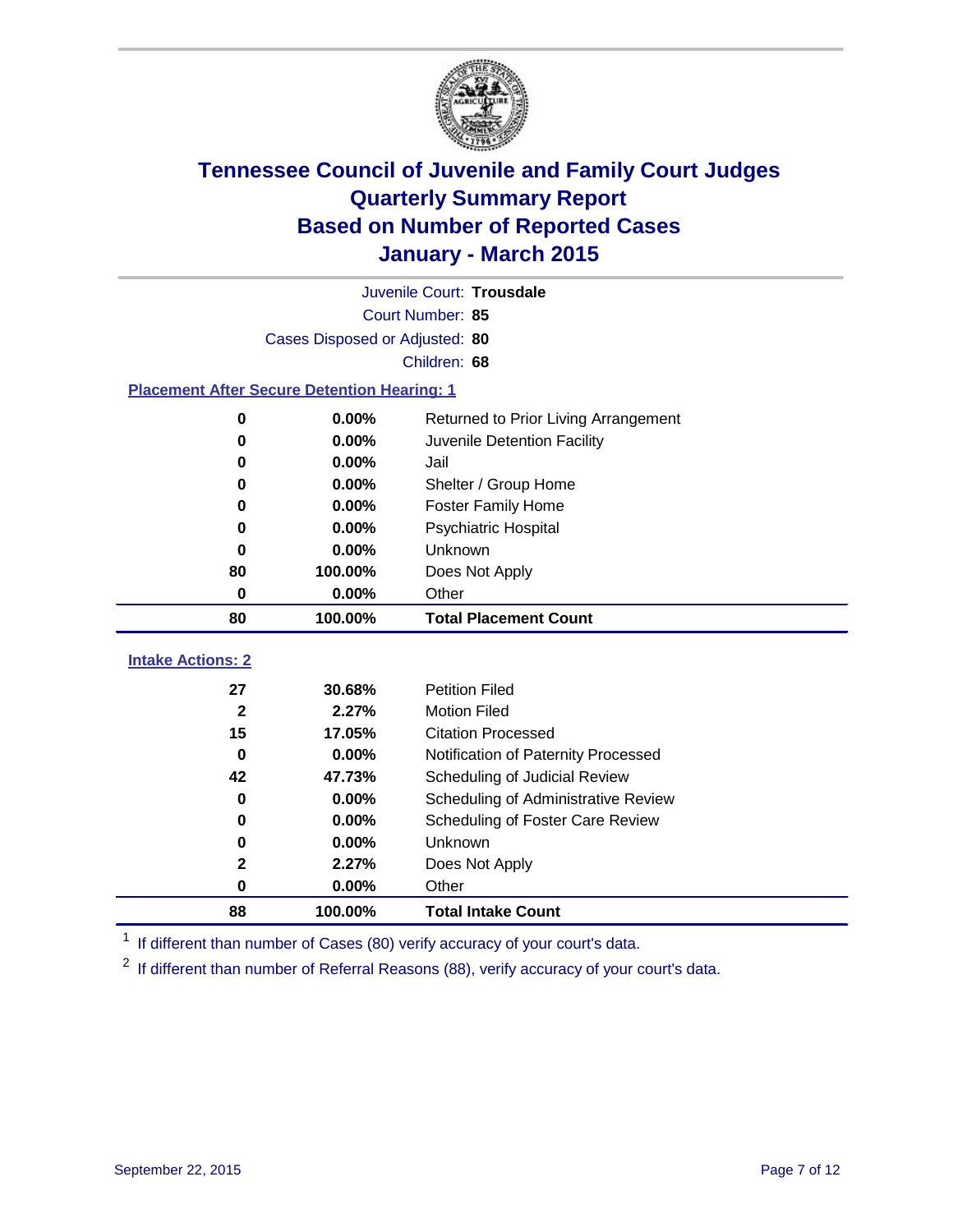

Court Number: **85** Juvenile Court: **Trousdale** Cases Disposed or Adjusted: **80** Children: **68**

### **Last Grade Completed by Child: 1**

| 68                       | 100.00%        | <b>Total Child Count</b>     |
|--------------------------|----------------|------------------------------|
| 0                        | 0.00%          | Other                        |
| 12                       | 17.65%         | Unknown                      |
| 3                        | 4.41%          | <b>Never Attended School</b> |
| 1                        | 1.47%          | Graduated                    |
| 0                        | 0.00%          | <b>GED</b>                   |
| 0                        | 0.00%          | Non-Graded Special Ed        |
| 0                        | 0.00%          | 12th Grade                   |
| $\mathbf 2$              | 2.94%          | 11th Grade                   |
| 14                       | 20.59%         | 10th Grade                   |
| 0                        | 0.00%          | 9th Grade                    |
| 12                       | 17.65%         | 9th Grade                    |
| 0                        | 0.00%          | 8th Grade                    |
| 8                        | 11.76%         | 8th Grade                    |
| 0                        | 0.00%          | 7th Grade                    |
| 5                        | 7.35%          | 7th Grade                    |
| 0                        | 0.00%          | 6th Grade                    |
| 0                        | 0.00%          | 6th Grade                    |
| 0                        | 0.00%          | 5th Grade                    |
| 0                        | 0.00%          | 5th Grade                    |
| 0                        | 0.00%          | 4th Grade                    |
| 0                        | 0.00%          | 4th Grade                    |
| 0                        | 0.00%          | 3rd Grade                    |
| 1                        | 1.47%          | 3rd Grade                    |
| $\mathbf 2$<br>$\pmb{0}$ | 2.94%<br>0.00% | 2nd Grade<br>2nd Grade       |
| 0                        | 0.00%          | 1st Grade                    |
| 0                        | 0.00%          | 1st Grade                    |
| 1                        | 1.47%          | Kindergarten                 |
| $\bf{0}$                 | 0.00%          | Preschool                    |
| 7                        | 10.29%         | Too Young for School         |
|                          |                |                              |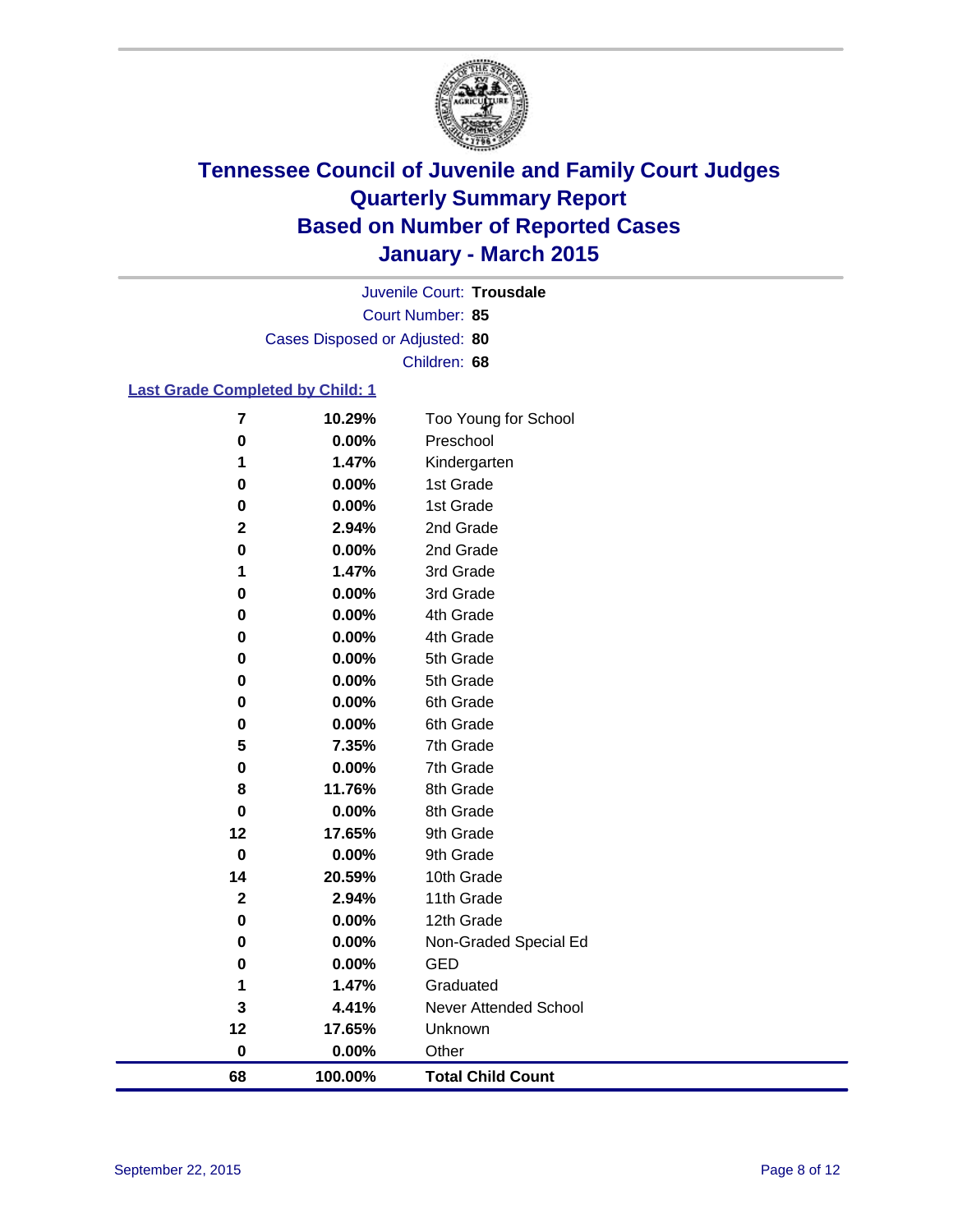

|                                                                                         |                                         | Juvenile Court: Trousdale |  |  |  |
|-----------------------------------------------------------------------------------------|-----------------------------------------|---------------------------|--|--|--|
|                                                                                         |                                         | Court Number: 85          |  |  |  |
|                                                                                         | Cases Disposed or Adjusted: 80          |                           |  |  |  |
|                                                                                         |                                         | Children: 68              |  |  |  |
|                                                                                         | <b>Enrolled in Special Education: 1</b> |                           |  |  |  |
| 1                                                                                       | 1.47%                                   | Yes                       |  |  |  |
| 51                                                                                      | 75.00%                                  | No                        |  |  |  |
| 16                                                                                      | 23.53%                                  | Unknown                   |  |  |  |
| 68                                                                                      | 100.00%                                 | <b>Total Child Count</b>  |  |  |  |
| One child could be counted in multiple categories, verify accuracy of your court's data |                                         |                           |  |  |  |

| 88                           | 100.00% | <b>Total Action Count</b> |
|------------------------------|---------|---------------------------|
| 0                            | 0.00%   | <b>Unknown</b>            |
| 0                            | 0.00%   | Other                     |
| 0                            | 0.00%   | <b>YSO</b>                |
| 59                           | 67.05%  | Magistrate                |
| 29                           | 32.95%  | Judge                     |
| <b>Action Executed By: 1</b> |         |                           |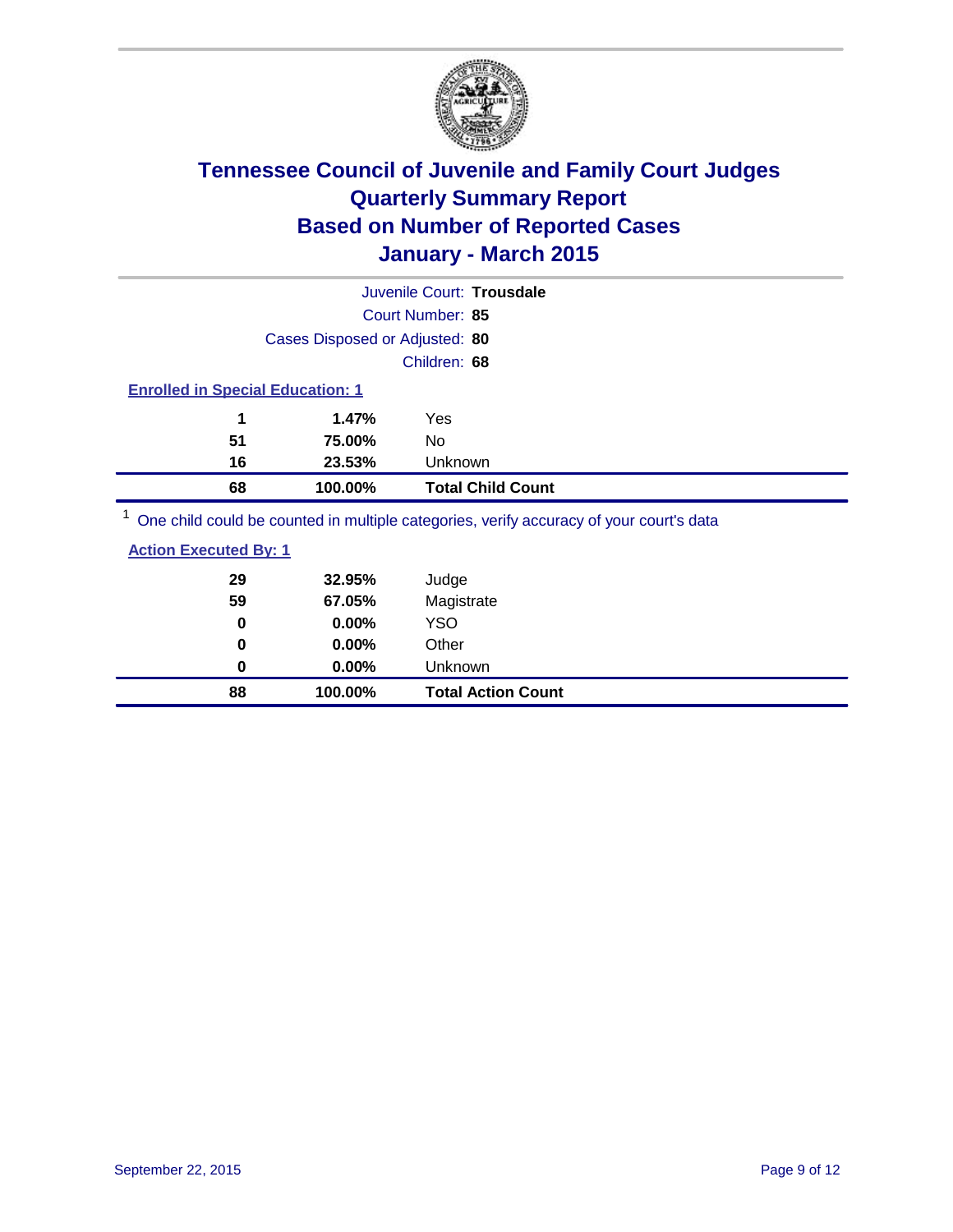

Court Number: **85** Juvenile Court: **Trousdale** Cases Disposed or Adjusted: **80** Children: **68**

### **Formal / Informal Actions: 1**

| 18 | 20.45%   | Dismissed                                        |
|----|----------|--------------------------------------------------|
|    | 1.14%    | Retired / Nolle Prosequi                         |
| 8  | $9.09\%$ | <b>Complaint Substantiated Delinquent</b>        |
| 0  | $0.00\%$ | <b>Complaint Substantiated Status Offender</b>   |
| 6  | 6.82%    | <b>Complaint Substantiated Dependent/Neglect</b> |
| 0  | $0.00\%$ | <b>Complaint Substantiated Abused</b>            |
| 0  | $0.00\%$ | <b>Complaint Substantiated Mentally III</b>      |
| 0  | $0.00\%$ | Informal Adjustment                              |
| 0  | $0.00\%$ | <b>Pretrial Diversion</b>                        |
| 0  | $0.00\%$ | <b>Transfer to Adult Court Hearing</b>           |
| 0  | $0.00\%$ | Charges Cleared by Transfer to Adult Court       |
| 12 | 13.64%   | Special Proceeding                               |
| 0  | $0.00\%$ | <b>Review Concluded</b>                          |
| 42 | 47.73%   | Case Held Open                                   |
| 1  | 1.14%    | Other                                            |
| 0  | $0.00\%$ | <b>Unknown</b>                                   |
| 88 | 100.00%  | <b>Total Action Count</b>                        |

<sup>1</sup> If different than number of Referral Reasons (88), verify accuracy of your court's data.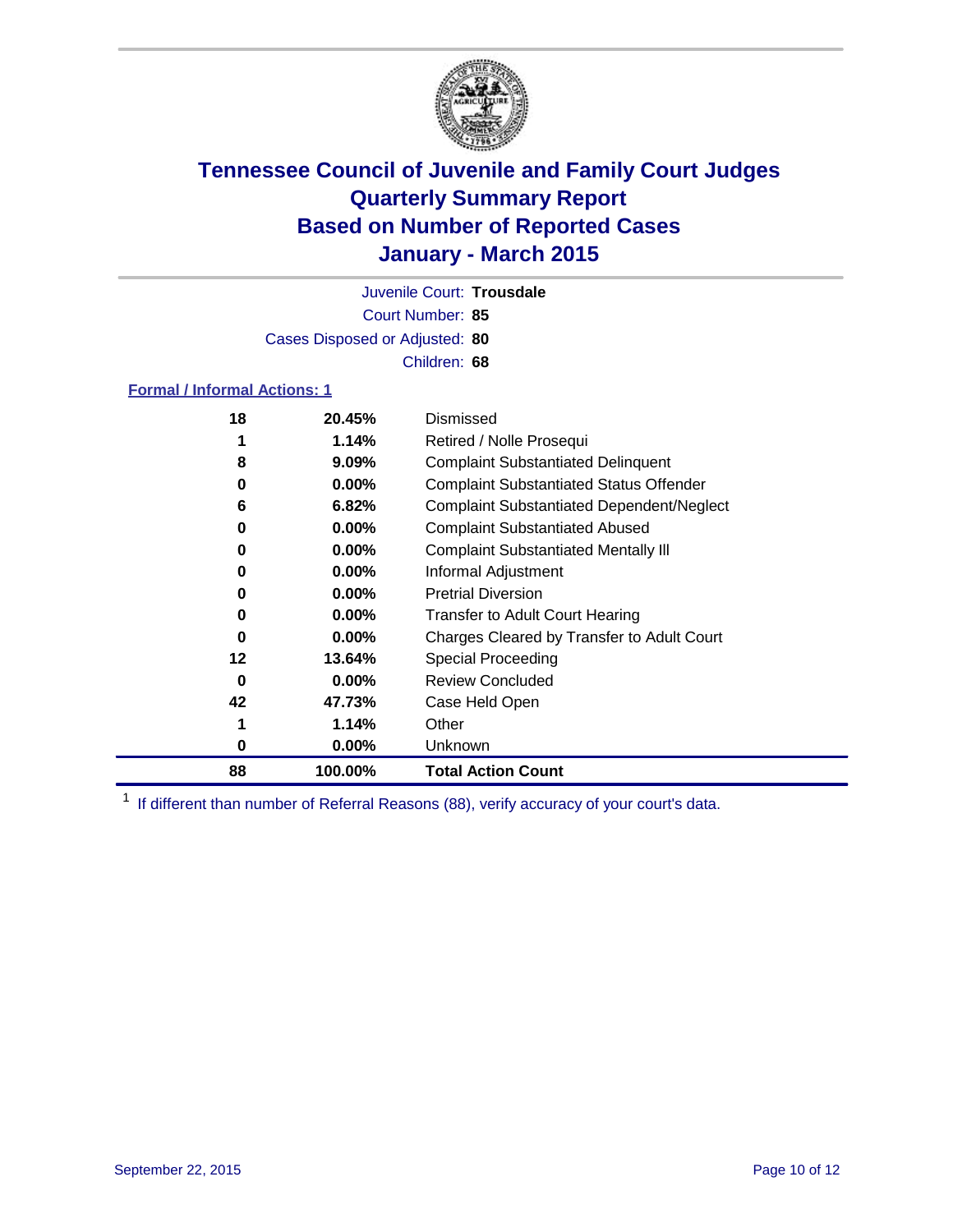

|                       |                                | Juvenile Court: Trousdale                             |
|-----------------------|--------------------------------|-------------------------------------------------------|
|                       |                                | Court Number: 85                                      |
|                       | Cases Disposed or Adjusted: 80 |                                                       |
|                       |                                | Children: 68                                          |
| <b>Case Outcomes:</b> |                                | There can be multiple outcomes for one child or case. |
| 12                    | 10.17%                         | <b>Case Dismissed</b>                                 |
| 0                     | 0.00%                          | Case Retired or Nolle Prosequi                        |
| 0                     | 0.00%                          | Warned / Counseled                                    |
| 42                    | 35.59%                         | <b>Held Open For Review</b>                           |
| 5                     | 4.24%                          | Supervision / Probation to Juvenile Court             |
| 0                     | 0.00%                          | <b>Probation to Parents</b>                           |
| 0                     | 0.00%                          | Referral to Another Entity for Supervision / Service  |
| 0                     | 0.00%                          | Referred for Mental Health Counseling                 |
| 0                     | 0.00%                          | Referred for Alcohol and Drug Counseling              |
| 0                     | 0.00%                          | <b>Referred to Alternative School</b>                 |
| 0                     | 0.00%                          | Referred to Private Child Agency                      |
| 0                     | 0.00%                          | Referred to Defensive Driving School                  |
| 0                     | 0.00%                          | Referred to Alcohol Safety School                     |
| 2                     | 1.69%                          | Referred to Juvenile Court Education-Based Program    |
| 0                     | 0.00%                          | Driver's License Held Informally                      |
| 0                     | 0.00%                          | <b>Voluntary Placement with DMHMR</b>                 |
| 0                     | 0.00%                          | <b>Private Mental Health Placement</b>                |
| 0                     | 0.00%                          | <b>Private MR Placement</b>                           |
| 0                     | 0.00%                          | Placement with City/County Agency/Facility            |
| 0                     | 0.00%                          | Placement with Relative / Other Individual            |
| 6                     | 5.08%                          | Fine                                                  |
| 3                     | 2.54%                          | <b>Public Service</b>                                 |
| 0                     | 0.00%                          | Restitution                                           |
| 0                     | 0.00%                          | <b>Runaway Returned</b>                               |
| 4                     | 3.39%                          | No Contact Order                                      |
| 0                     | 0.00%                          | Injunction Other than No Contact Order                |
| 4                     | 3.39%                          | House Arrest                                          |
| 0                     | 0.00%                          | <b>Court Defined Curfew</b>                           |
| 0                     | 0.00%                          | Dismissed from Informal Adjustment                    |
| 0                     | 0.00%                          | <b>Dismissed from Pretrial Diversion</b>              |
| 0                     | 0.00%                          | Released from Probation                               |
| 0                     | 0.00%                          | <b>Transferred to Adult Court</b>                     |
| 0                     | 0.00%                          | <b>DMHMR Involuntary Commitment</b>                   |
| 0                     | 0.00%                          | <b>DCS Commitment - Determinate</b>                   |